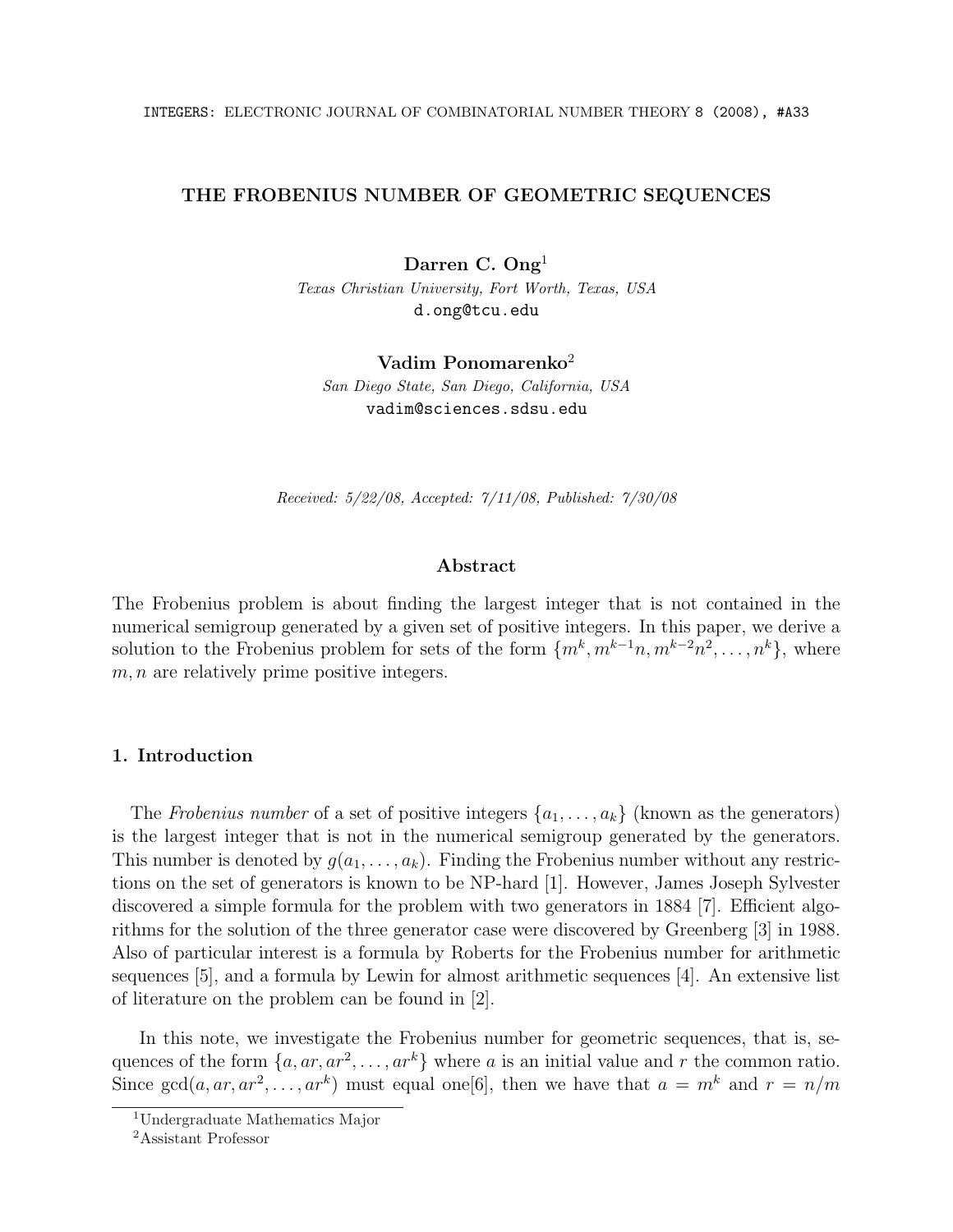where  $m, n$  are relatively prime integers. Our main result is the following:

**Theorem.** Let  $m, n, k$  be positive integers such that  $gcd(m, n) = 1$ . Then

$$
g(m^k, m^{k-1}n, m^{k-2}n^2, \dots, n^k) = n^{k-1}(mn - m - n) + \frac{(n-1)m^2(m^{k-1} - n^{k-1})}{(m - n)}.
$$

Acknowledgements. We are thankful to Stan Wagon for insightful suggestions concerning the exposition of this result and conversations about the Frobenius problem in general. We also wish to thank our anonymous referee.

### 2. Finding the Frobenius Number

We denote by  $A(m, n, k)$  the numerical semigroup generated by  $\{m^k, m^{k-1}n, m^{k-2}n^2, \ldots, n^k\}$ . We will also denote  $g(m^k, m^{k-1}n, m^{k-2}n^2, \ldots, n^k)$  by  $G(m, n, k)$ .

**Lemma 1.** *For m, n relatively prime* and  $k \ge 1$ ,  $G(m, n, k+1) \ge (n-1)m^{k+1} + nG(m, n, k)$ .

*Proof.* We have to show that  $(n-1)m^{k+1} + nG(m, n, k)$  is not in  $A(m, n, k+1)$ . Assume instead that  $(n-1)m^{k+1} + nG(m, n, k)$  ∈  $A(m, n, k+1)$ . Then

$$
(n-1)m^{k+1} + nG(m, n, k) = \sum_{i=0}^{k+1} c_i m^i n^{k+1-i}, c_i \in \mathbb{Z}_{\geq 0}
$$

Taking both sides mod *n* we obtain  $-m^{k+1} \equiv c_{k+1}m^{k+1}$ . Since  $m, n$  are relatively prime, we conclude  $c_{k+1} \equiv -1 \mod n$ . Say that  $c_{k+1} = bn - 1$  for some positive integer *b*. Then we have

$$
(n-1)m^{k+1} + nG(m, n, k) = \left[\sum_{i=0}^{k-1} c_i m^i n^{k+1-i}\right] + ((b-1)m + c_k)m^k n + (n-1)m^{k+1}
$$

and so

$$
G(m, n, k) = \left[\sum_{i=0}^{k-1} c_i m^i n^{k-i}\right] + ((b-1)m + c_k)m^k
$$

But this implies  $G(m, n, k) \in A(m, n, k)$ , which is absurd. Thus we conclude that  $(n - k)$  $1)m^{k+1}+nG(m, n, k) \notin A(m, n, k+1)$ , and so  $G(m, n, k+1) \ge (n-1)m^{k+1}+nG(m, n, k)$ .  $\Box$ **Lemma 2.** For *m, n* relatively prime and  $k > 1$ ,  $G(m, n, k+1) \leq (n-1)m^{k+1} + nG(m, n, k)$ .

*Proof.* We will show that if  $y > (n-1)m^{k+1} + nG(m, n, k)$ , then  $y \in A(m, n, k + 1)$ . Let  $y \equiv dm^{k+1} \mod n, d \in [0, n-1].$  Let  $z = y - dm^{k+1}$ . Since  $z \equiv 0 \mod n$ , we have  $z = nw$  for some non-negative integer *w*. But  $y > (n-1)m^{k+1} + nG(m, n, k)$  implies  $z > nG(m, n, k)$ , and so  $w > G(m, n, k)$ , and thus  $w \in A(m, n, k)$ . But this means that  $y = nw + dm^{k+1} \in A(m, n, k+1)$ , and so  $G(m, n, k+1) \le (n-1)m^{k+1} + nG(m, n, k)$  $y = nw + dm^{k+1} \in A(m, n, k+1)$ , and so  $G(m, n, k+1) \le (n-1)m^{k+1} + nG(m, n, k)$